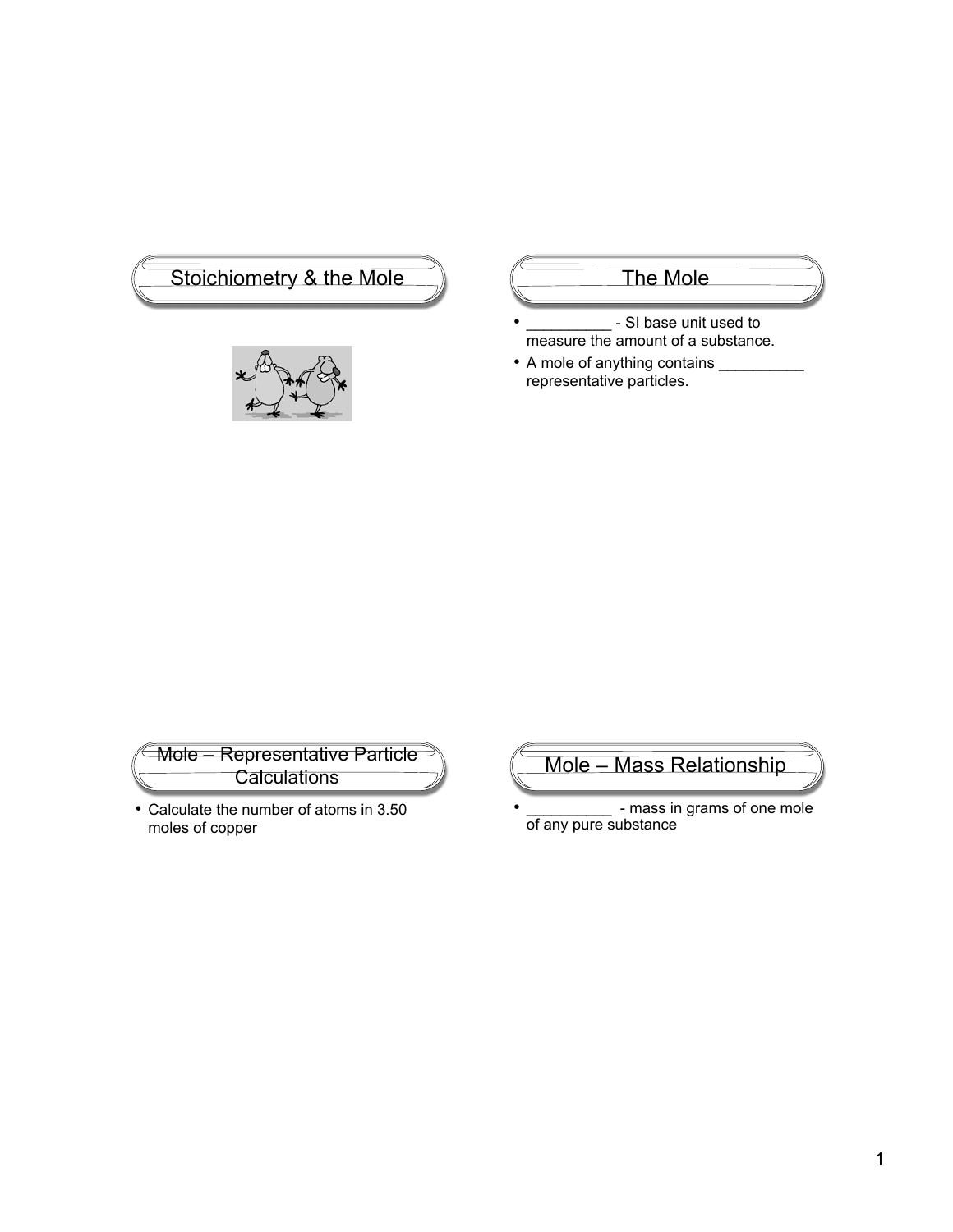## Calculating Molecular Mass

• What is the molecular mass of  $(C_3H_5)_2S$ ?

Mole – Mass Calculations

• How many moles of  $Ca(OH)_2$  are in 325 grams?

## Mass – Particle Conversions

• How many atoms of gold are in 25.0 g of gold?



• Ammonium nitrate decomposes into dinitrogen monoxide gas and water. Determine that amount of water produced if 25.0 g of ammonium nitrate decomposes.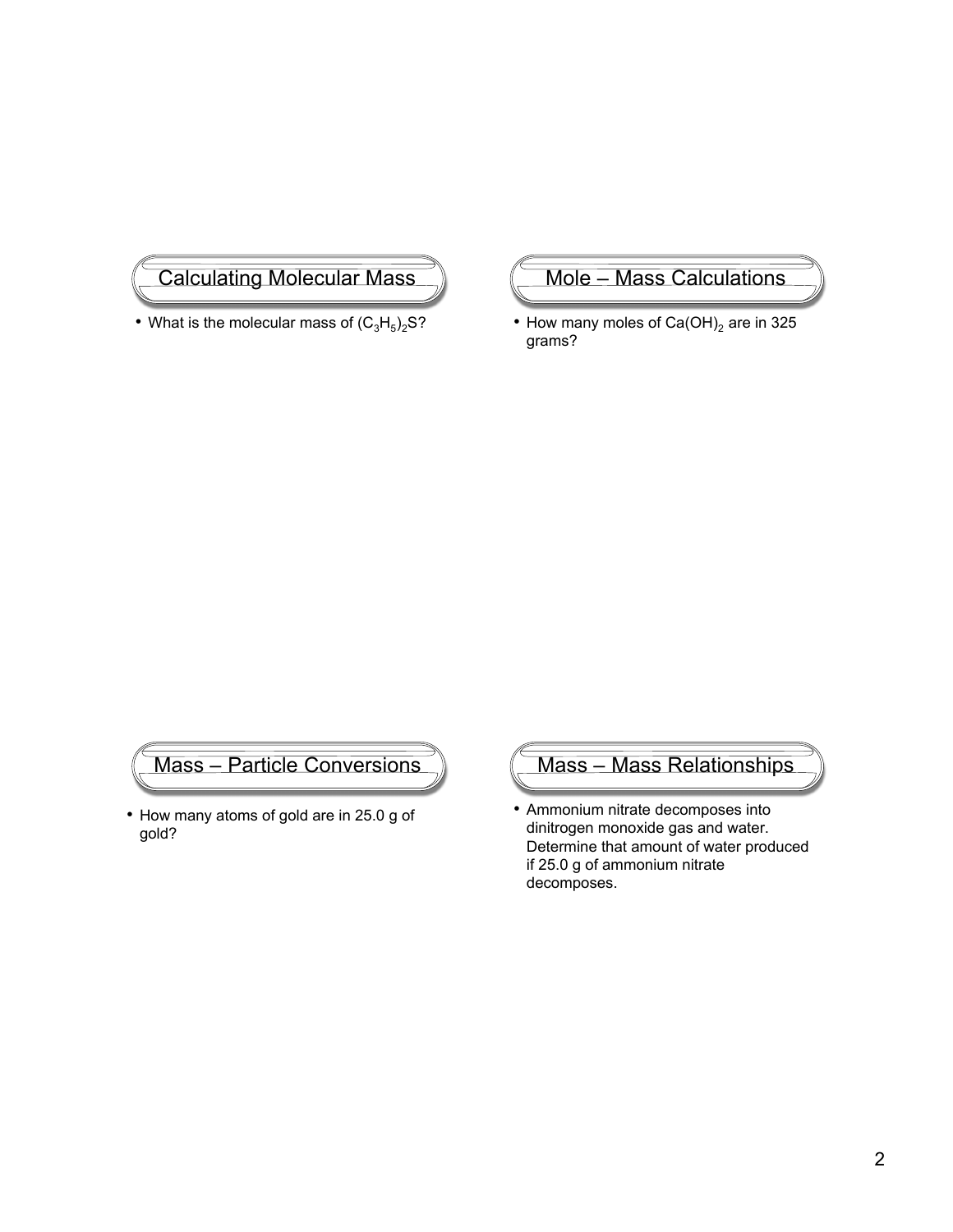## Limiting Reactants

- A chemical reaction will stop when you run out of one of your products
- limits the extent of the reaction.
- Determines the amount of product that is formed. **It runs out first**
- \_\_\_\_ left over reactant

### Example

- $S_8^+$  + 4Cl<sub>2</sub>  $\rightarrow$  4S<sub>2</sub>Cl<sub>2</sub>
- 200.00 g of  $S_8$  and 100.00 g of Cl<sub>2</sub> are combined in a flask. How much  $S_2Cl_2$  will you get?

## Other questions

- What was the limiting reactant?
- What was the excess reactant?
- How much excess did we have left over after the reaction was completed?
- % Yield
- $% = (part / whole) \times 100$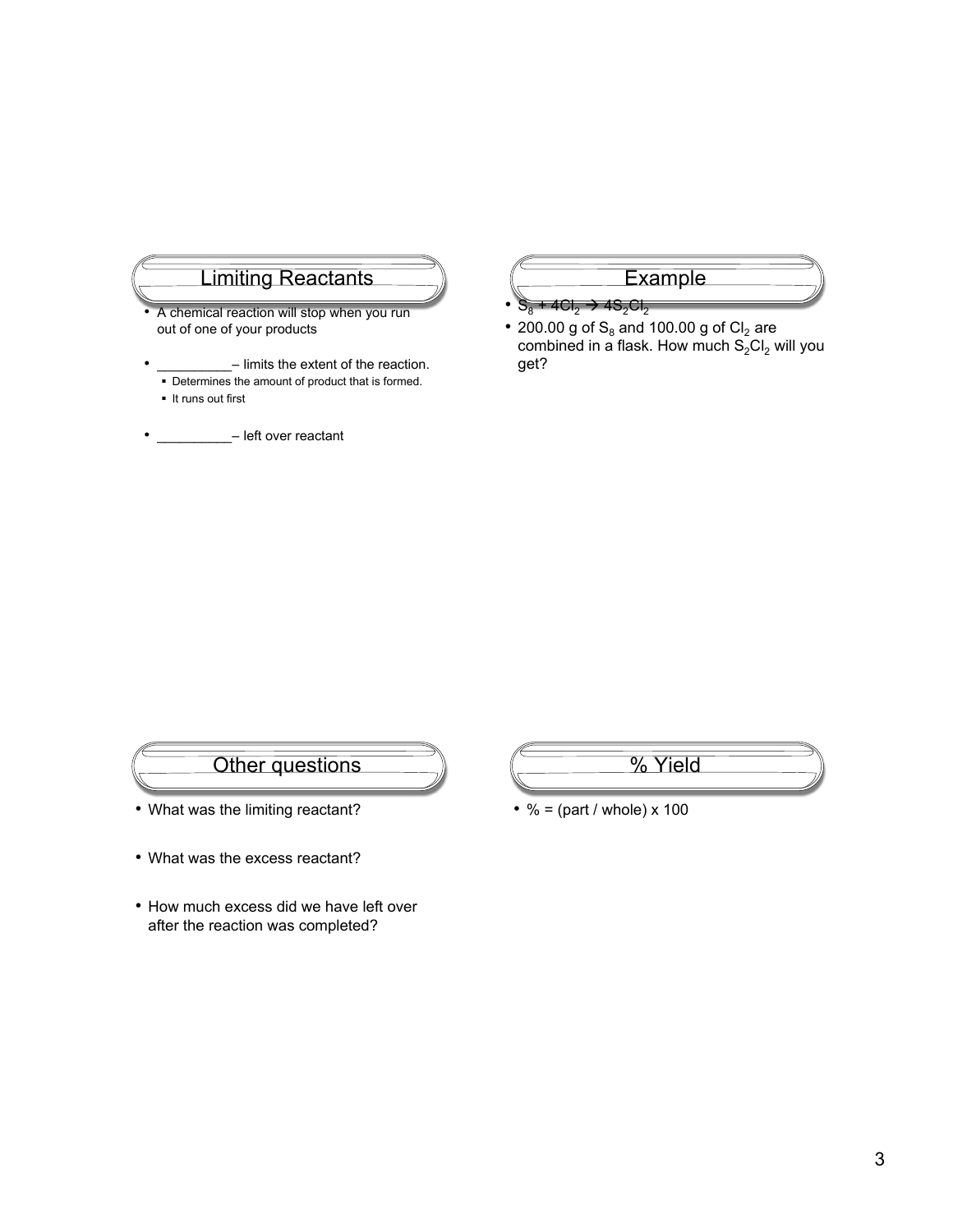## % Yield - the amount of product you should get if the experiment went perfectly.

- You get this number from stoichiometry
- this is what you actually got in the lab.
- You measure this on a balance
	- how close you were to

#### the correct answer

 $\bullet$  % yield = (actual / theoretical) x 100

## % Yield Example

- K<sub>2</sub>CrO<sub>4</sub> + 2AgNO<sub>3</sub>  $\rightarrow$  Ag<sub>2</sub>CrO<sub>4</sub> + 2KNO<sub>3</sub>
- What is the theoretical yield of  $Ag_2CrO_4$ formed from 0.500 g  $AgNO<sub>3</sub>$ ?
- What is the % yield if 0.455 g is actually formed?

# % Composition

- $% = (part / whole) \times 100$
- Calculate the % Composition of iron (III) oxide
- Empirical & Molecular **Formulas** 
	- **\_\_\_\_\_\_\_\_\_\_\_\_** the smallest whole number ratio of elements
- **\_\_\_\_\_\_\_\_\_\_\_\_** the true number of elements in a compound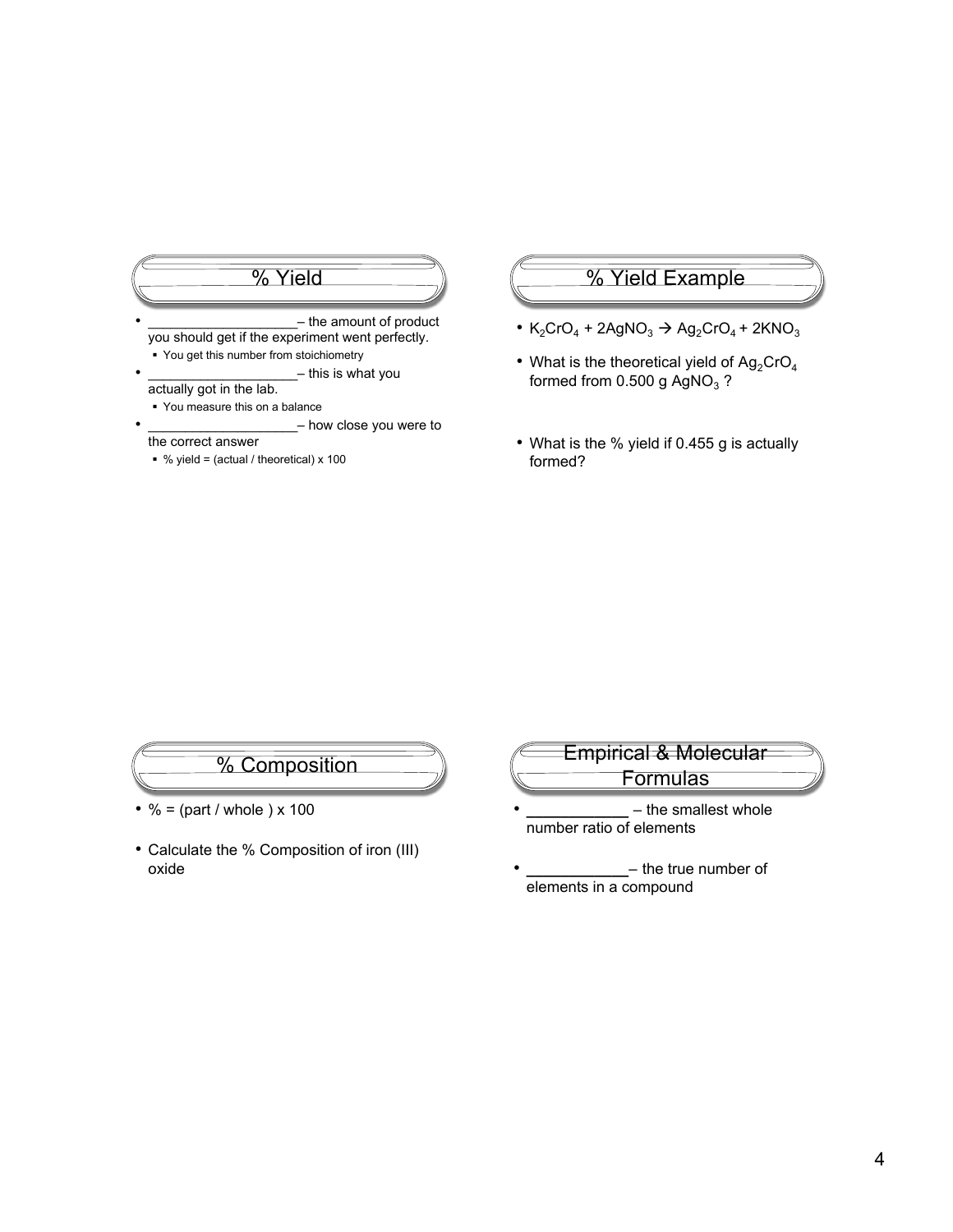## Steps for Calculating the Empirical Formula

- 1. List your givens
- 2. Change % to grams
- 3. Change grams to moles
- 4. Divide everything by the smallest number of moles
- 5. Write your formula

## Empirical Formula Problem

• Calculate the empirical formula for a compound containing 48.64 g C, 8.16 g H, and 43.20 g O.

#### Steps for Calculating Molecular Formula

- 1. Calculate the empirical formula
- 2. Get the molecular mass of the empirical formula that you just determined
- 3. Divide the experimentally determined molecular mass (given) by the molecular mass of the empirical formula
- 4. You will get a whole number
- 5. Multiply everything in the empirical formula by this number

## Molecular Formula Problem

• Calculate the molecular formula of a compound containing 40.68%C, 5.08%H, and 54.25%O with an experimentally determined molecular weight of 118.1 g/mol